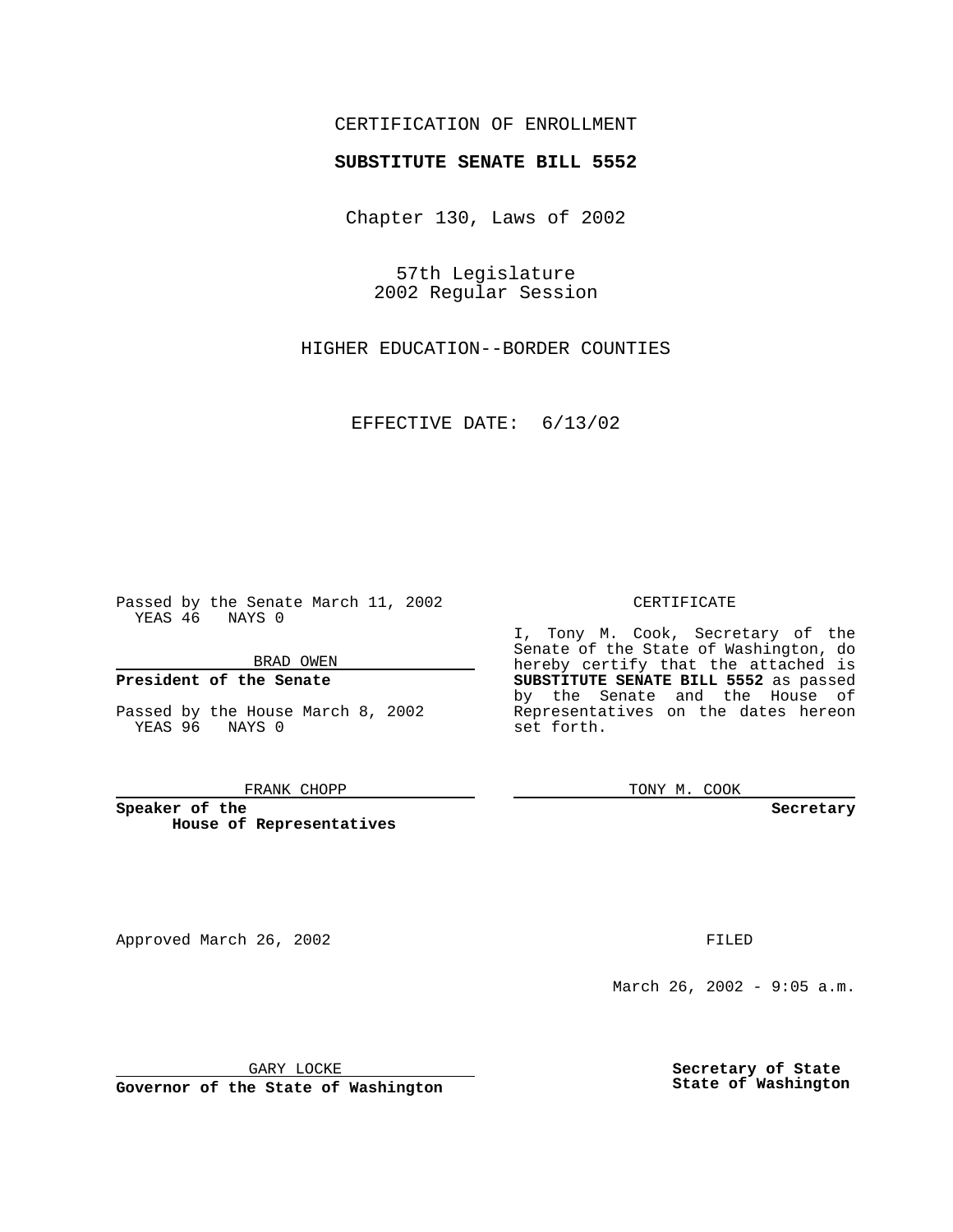# **SUBSTITUTE SENATE BILL 5552** \_\_\_\_\_\_\_\_\_\_\_\_\_\_\_\_\_\_\_\_\_\_\_\_\_\_\_\_\_\_\_\_\_\_\_\_\_\_\_\_\_\_\_\_\_\_\_

\_\_\_\_\_\_\_\_\_\_\_\_\_\_\_\_\_\_\_\_\_\_\_\_\_\_\_\_\_\_\_\_\_\_\_\_\_\_\_\_\_\_\_\_\_\_\_

### AS AMENDED BY THE HOUSE

Passed Legislature - 2002 Regular Session

#### **State of Washington 57th Legislature 2001 Regular Session**

**By** Senate Committee on Higher Education (originally sponsored by Senators Carlson, Kohl-Welles, Hale, B. Sheldon, Hewitt, Sheahan, Shin, Zarelli, Parlette and Horn)

READ FIRST TIME 02/09/01.

1 AN ACT Relating to border county higher education opportunities; amending RCW 28B.80.805, 28B.80.806, 28B.15.0139, and 28B.80.807; amending 2000 c 160 s 4 (uncodified); amending 1999 c 320 s 6 (uncodified); and providing an expiration date.

5 BE IT ENACTED BY THE LEGISLATURE OF THE STATE OF WASHINGTON:

6 **Sec. 1.** RCW 28B.80.805 and 1999 c 320 s 1 are each amended to read 7 as follows:

 (1) The legislature finds that certain tuition policies in Oregon state are more responsive to the needs of students living in economic regions that cross the state border than the Washington state policies. Under Oregon policy, students who are Washington residents may enroll at Portland State University for eight credits or less and pay the same tuition as Oregon residents. Further, the state of Oregon passed legislation in 1997 to begin providing to its community colleges the same level of state funding for students residing in bordering states as students residing in Oregon.

17 (2) The legislature intends to build on the recent Oregon 18 initiatives regarding tuition policy for students in bordering states 19 and to facilitate regional planning for higher education delivery by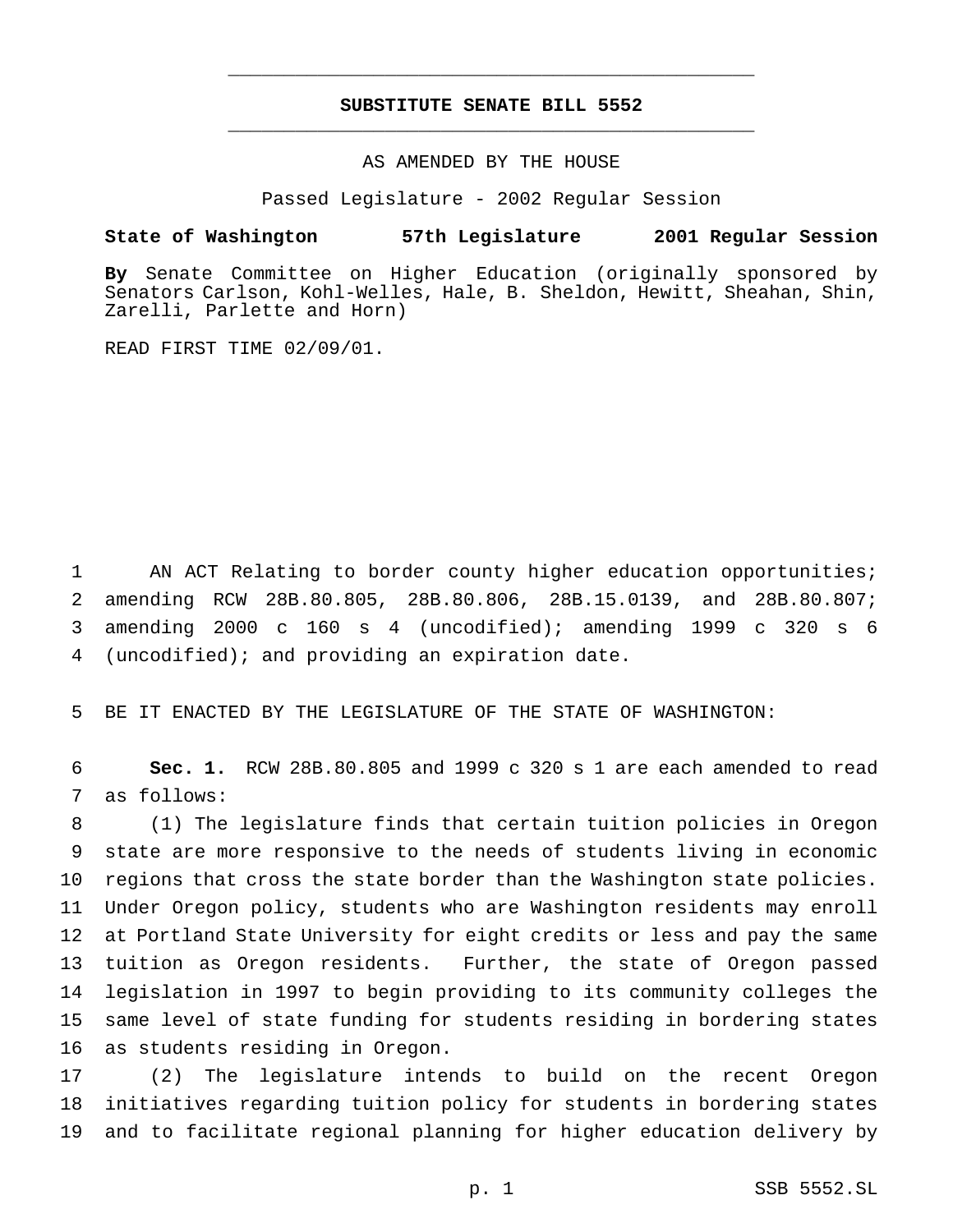1 creating a pilot project on resident tuition rates in ((four)) 2 Washington counties that border Oregon state.

3 **Sec. 2.** RCW 28B.80.806 and 2000 c 160 s 3 are each amended to read 4 as follows:

5 (1) The border county higher education opportunity pilot project is 6 created. The purpose of the pilot project is to allow  $($  (four)) 7 Washington institutions of higher education that are located in 8 ((four)) counties on the Oregon border to implement( $\sqrt{2}$ , on a trial 9 basis,)) tuition policies that correspond to Oregon policies. Under 10 the border county pilot project, Columbia Basin Community College, 11 Clark College, Lower Columbia Community College, Grays Harbor Community 12 College, and ((Clark)) Walla Walla Community College may enroll 13 students who reside in the bordering Oregon counties of Columbia, 14 Gilliam, Hood River, Multnomah, Clatsop, Clackamas, Morrow, Sherman, 15 Umatilla, Union, Wallowa, Wasco, and Washington at resident tuition 16 rates. The Tri-Cities and Vancouver ((branch)) branches of Washington 17 State University may enroll students who reside in the bordering Oregon 18 counties of Columbia, Multnomah, Clatsop, Clackamas, Morrow, Umatilla, 19 Union, Wallowa, and Washington for eight credits or less at resident 20 tuition rates.

21 (2) Washington institutions of higher education participating in 22 the pilot project shall give priority program enrollment to Washington 23 residents.

24 **Sec. 3.** RCW 28B.15.0139 and 2000 c 160 s 2 are each amended to 25 read as follows:

26 For the purposes of determining resident tuition rates, "resident 27 student" includes a resident of Oregon, residing in Columbia, Gilliam, 28 Hood River, Multnomah, Clatsop, Clackamas, Morrow, Sherman, Umatilla, 29 Union, Wallowa, Wasco, or Washington county, who meets the following 30 conditions:

31 (1) The student is eligible to pay resident tuition rates under 32 Oregon laws and has been domiciled in Columbia, Gilliam, Hood River, 33 Multnomah, Clatsop, Clackamas, Morrow, Sherman, Umatilla, Union, 34 Wallowa, Wasco, or Washington county for at least ((ninety consecutive 35 days)) one year immediately before enrollment at a community college 36 located in Asotin, Benton, Clark, Columbia, Cowlitz, Franklin,